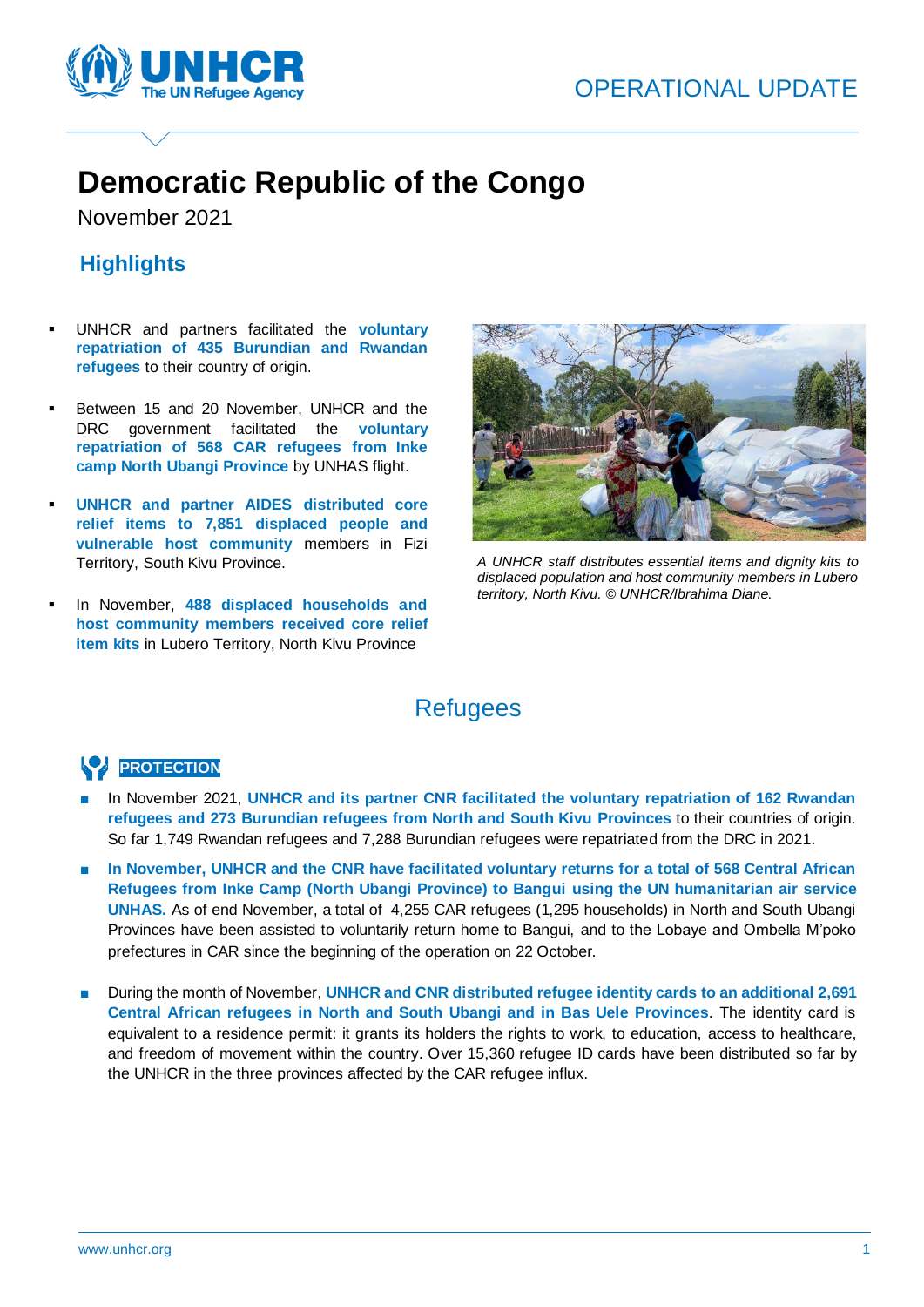

Between 1 and 12 November, UNHCR and its government partner the CNR completed the registration of **882 new-borns in Lusenda camp and Mulongwe settlement (South Kivu Province) hosting Burundian refugees.** UNHCR and the CNR also

completed the registration of 546 asylum seekers at Monge

■ **On 17 November UNHCR and the International Committee of the Red Cross (ICRC) organized a repatriation convoy of seven unaccompanied children (ENA) from Rwanda**. These children will be reunited with their parents found in their home country following a tracing organized by the ICRC. To date, 60 Rwandan ENAs have been repatriated to Rwanda since the beginning of 2021.



*UNHCR carries out registration of Burundian new-born children in Lusenda refugee camp and Mulongwe settlement, South Kivu © UNHCR/Antonia Vadala*

#### **WATER, SANITATION AND HYGIENE (WASH)**

- **To improve access to drinkable water for both refugees and host communities, UNHCR partner ADSSE built a borehole at the Wenze development hub in South Ubangi Province**. Now, water is available through several taps to facilitate distribution and allow both refugees who are being relocated to Wenze and local communities to benefit from clean water. In addition, ADSSE completed the construction of ten blocks of latrines to improve sanitary conditions and prevent the spread of disease.
- On 24 November, UNHCR and its partner ADES started the **distribution of hygiene kits among 8,939 women and girls of childbearing age, as well as the distribution of soap targeting 34,255 people in the Lusenda refugee camp and Mulongwe settlement** (South Kivu Province). The distribution followed the finalization of the registration verification in the refugee camp. A total of 27,264 pieces of 125g soap and 37,138 pieces of 600g soap bars were distributed.

### **SHELTER AND CORE RELIEF ITEMS (CRIs)**

- In November, **UNHCR and its partner ADSSE distributed start off kits including kitchen sets, blankets, jerrycans, mosquito nets buckets and mats to 411 CAR refugees (78 households) who had spontaneously relocated to Sidi village**, Bosobolo Territory (North Ubangi Province) over the past weeks. **Essential household items including tarpaulins, blankets, mosquito nets, solar lamps and soap were also distributed to 8,195 Central African refugees living in Nzakara** about 30km from Gbadolite, North Ubangi Province.
- **In South Ubangi Province, the Wenze development hub is being equipped to host refugees living along the border in Zongo area. Five dormitories of ten rooms each, as well as ten blocks of latrines and showers**, are currently being finalized by UNHCR partner AIRD.
- **UNHCR** partner AIRD has launched the construction of 30 semi-durable shelters for the most **vulnerable households, and an elementary school at the development hub of Sidi, Bosobolo Territory** (North Ubangi Province). At this development hub, 482-hectares land plot has been made available for Central African refugees living along the border in Bosobolo by local authorities.
- **UNHCR's partner AIDES distributed core relief items to 959 Burundian refugees with specific needs in Lusenda and Mulongwe sites. They received mats, jerry cans, kitchen sets, 15-liter buckets, mosquito**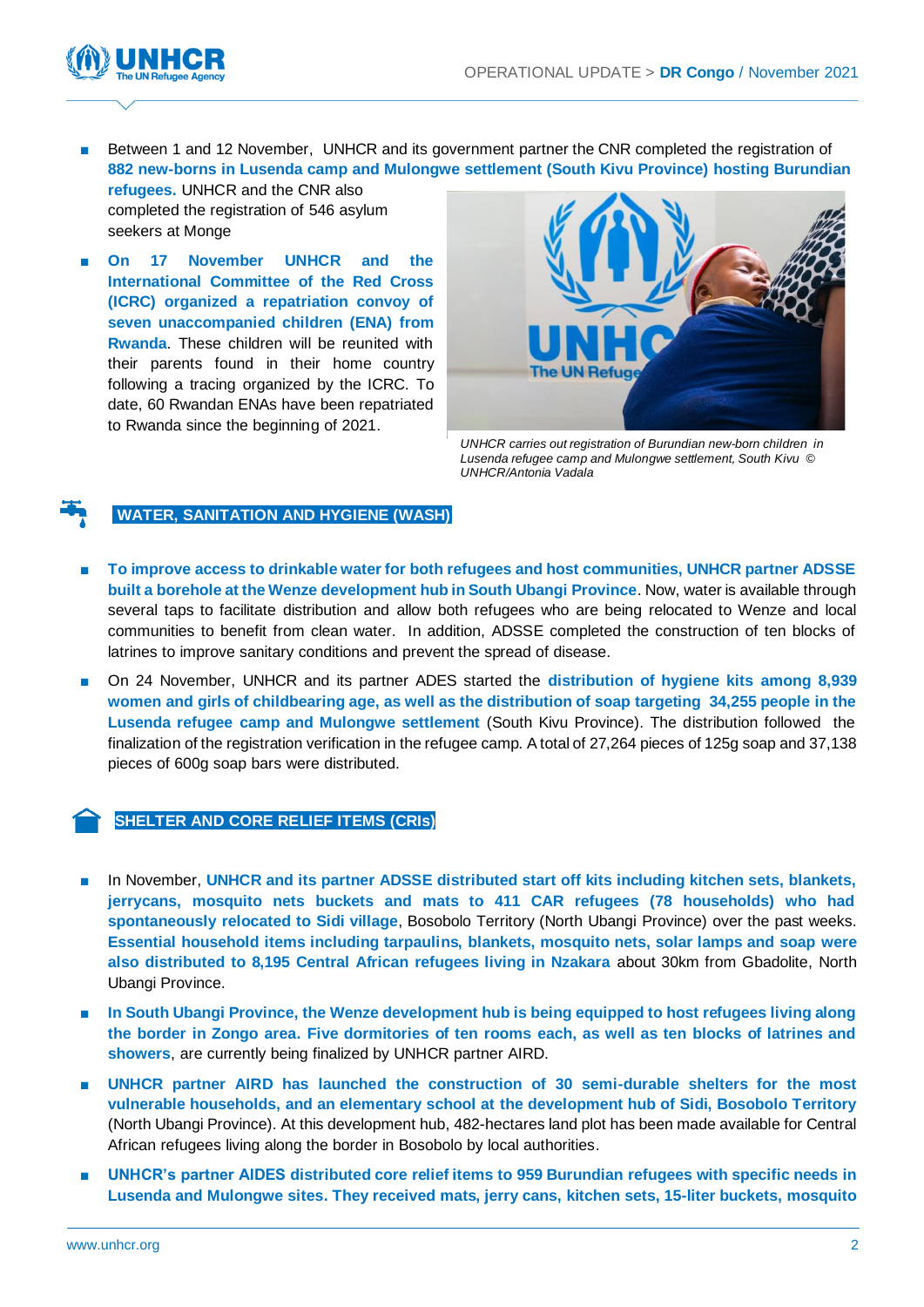

**nets, solar lamps, and blankets**. Other 4,362 households were identified for assistance in clothes (mainly women and girls aged over 12).

### **FOOD SECURITY AND NUTRITION**

- During November, in North Ubangi Province, the World Food Programme (WFP) distributed cash-for-food **assistance to 15,756 CAR refugees (4,071 households) in "out of camp" locations in Sidi, Bodouna, Gbangi, Dula and Boroto in Bosobolo Territory**. Cash-for food was also distributed to 510 refugees (204 households) relocated from Yakoma to the Modale development hub, North Ubangi Province.
- During the month under consideration, **UNHCR, the World Food Programme (WFP) and partner ADSSE reached 31, 678 South Sudanese refugees through a joint cash-for-food distribution in Haut-Uélé and Ituri Provinces**, to meet their most pressing needs.
- **UNHCR, the World Food Programme (WFP) and partner AJEDEC distributed food assistance (maize flour, peas, vegetable oil and salt) to 43 South Sudanese refugees relocated to Bele site, Haut-Uele Province**.

### **CASH-BASED INTERVENTIONS (CBI)**

■ In Nord Ubangi, UNHCR and its partners distributed cash assistance among 2,533 refugees (444 **households) living in the Modale development hub for the construction of their shelters**. The same distribution is also planned for South Ubangi and Bosobolo Territory for new refugees who are living outside the camps.

### **COMMUNITY EMPOWERMENT AND SELF RELIANCE**

- In South Kivu, UNHCR and partner AIDES, distributed of 2,456 kgs of seeds to 33 associations of **farmers which have been trained in food crops (corn, beans, and paddy) and 5 associations in vegetable crops (onion, cabbage, and tomato)**. In 2021, over 7000 kgs of seeds have been purchased and distributed to 95 associations as part of activities to empower refugee households in Lusenda and Mulongwe sites.
- Within the framework of promoting empowerment and peaceful coexistence **in the territory of Dilolo, Lualaba Province, 25 refugees have been given one hectare of arable land each by UNHCR and its partner ADSSE** which they have started to cultivate together with members of host communities.

### **Statelessness**

- As part of the "Ibelong" campaign to prevent and mitigate the risk of statelessness, **in November UNHCR started awareness raising sessions in schools with a comic book called "Coco the invisible"** that helps children to understand the risks of being stateless in the context of North and South Kivu Provinces.
- Within the framework of its activities to prevent statelessness, in November UNHCR, with the support of its **partner AIDES, delivered 95 birth certificates** issued by the civil registry in the territories of Nyunzu and Manono in Tanganyika province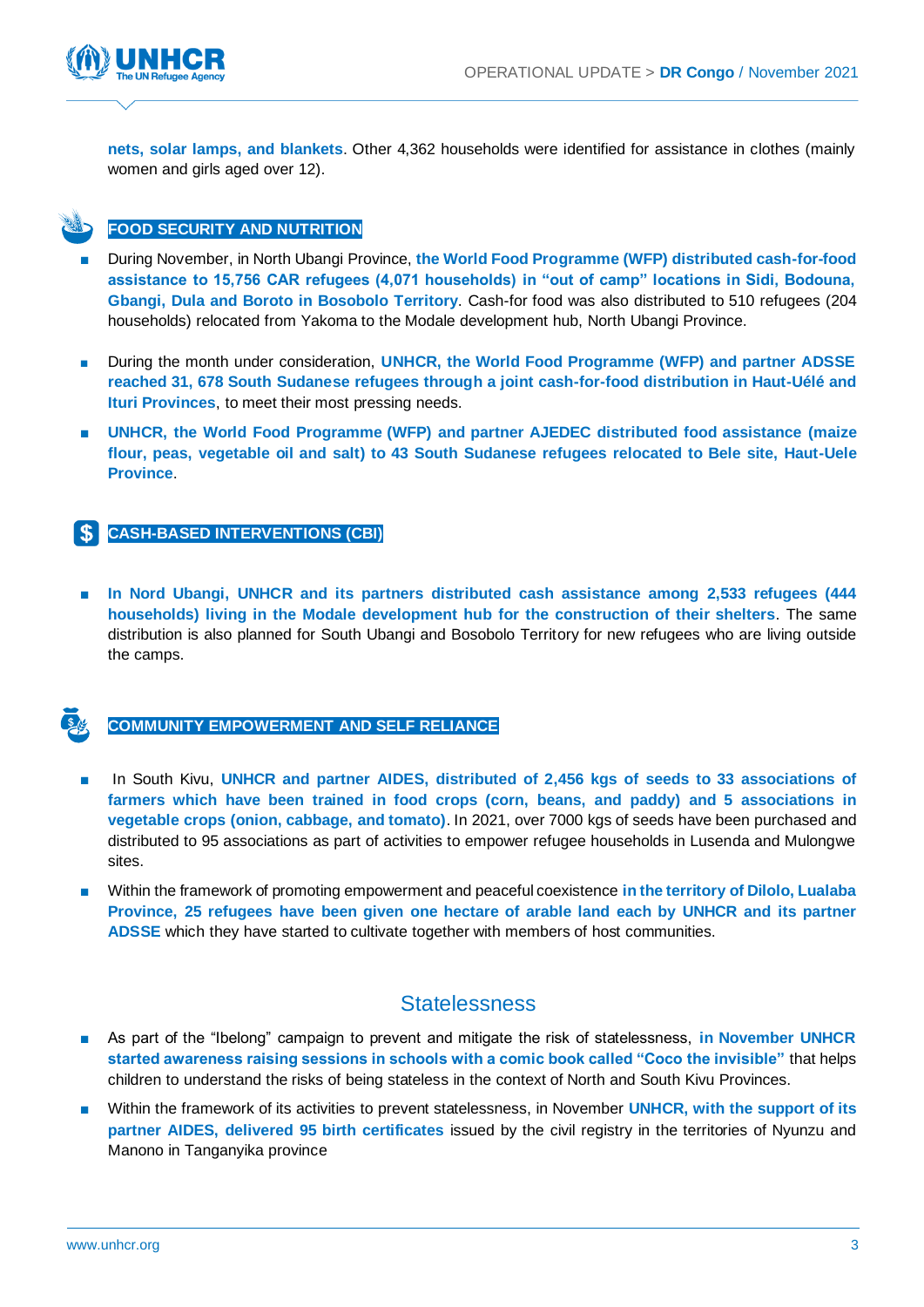

### Internally Displaced Persons (IDPs)

# **PROTECTION**

- In November, **UNHCR's protection monitoring partner INTERSOS recorded over 778 protection incidents in North Kivu and 722 in South Kivu Provinces**. 15 survivors of sexual and gender-based violence (SGBV) received medical assistance and 55 survivors of other human rights violations were provided with cash assistance to access support services or reunite with their families, through UNHCR and its partners INTERSOS, AHCOPDI, APD and CADIDHO in NK.
- **In the greater Kasai region, the protection environment in the month of November remained characterised by multiple human rights violations, namely illegal tax payments, physical assaults, extortion of property, arbitrary arrests, as well as incidents of sexual and gender-based violence**(GBV). During November alone, 1,022 protection incidents were reported in the two Provinces, with violations perpetrated by several armed actors.
- From November 10 to 12, UNHCR and its partner INTERSOS organized a training of trainers workshop **on the fight, prevention and response to sexual exploitation and abuse (PSEA) as well as communitybased complaints mechanisms (CBCM)** for 25 focal points from partner organizations participating in the PSEA response in Ituri Province.
- **In November 2021, UNHCR partner AIDES, identified and documented 41 incidents of gender-based violence (GBV)** including 11 rapes of minors perpetrated by armed elements **in the territories of Manono, Moba, Nyunzu, and Kongolo, Tanganyika Province**. The survivors who reported the incident within the 72 hours were provided with post-exposure prophylaxis kits. Kongolo territory was the most affected due to recurrent incursions by armed groups.
- UNHCR and its partner FMMDK (Femme Main dans la Main pour le Développement du Kasaï) organized a **workshop from 23 to 26 November in Tshikapa targeting 30 women lawyers from the greater Kasai region, within the context of a socio-economic reintegration project** for young women and men improve self-reliance and promote social cohesion between displaced persons and members of the host community in the Provinces of Kasai and Kasai Central.
- **As part of the 16-day of Activism against Gender-Based Violence campaign, UNHCR partner AIDES conducted a training on protection, discrimination, gender-based violence prevention and peaceful resolution of conflicts** for 75 local authorities and community leaders in the territory of Nyunzu, Tanganyika Province. The objective of this training was to strengthen their capacities in effectively fighting GBV within their communities and in the promotion of the peaceful coexistence of IDPs, returnees and host communities.

### **SHELTER AND CORE RELIEF ITEMS (CRIs)**

- During the month of November, 150 displaced, returnee and vulnerable host community households **were relocated to the village of Kapinga-Nkundi, 75 km from Tshikapa, Kasai Province. Those households have benefited from assistance in the form of core relief items, construction material and the first instalment of cash**. To promote social cohesion between the host community and the newly relocated people, UNHCR, through its partner AIDES, built a mill, a transitional school made of tarpaulin and has rehabilitated the water source for the benefit of the whole community.
- In November, UNHCR and its partner AIDES distributed core relief items among 488 displaced households **and dignity kids among 654 women and girls in Kirumba, Miriki and Katinga, Lubero territory, North Kivu Province**. These items support their dignity, health, privacy and limit their exposure to further protection risks (GBV).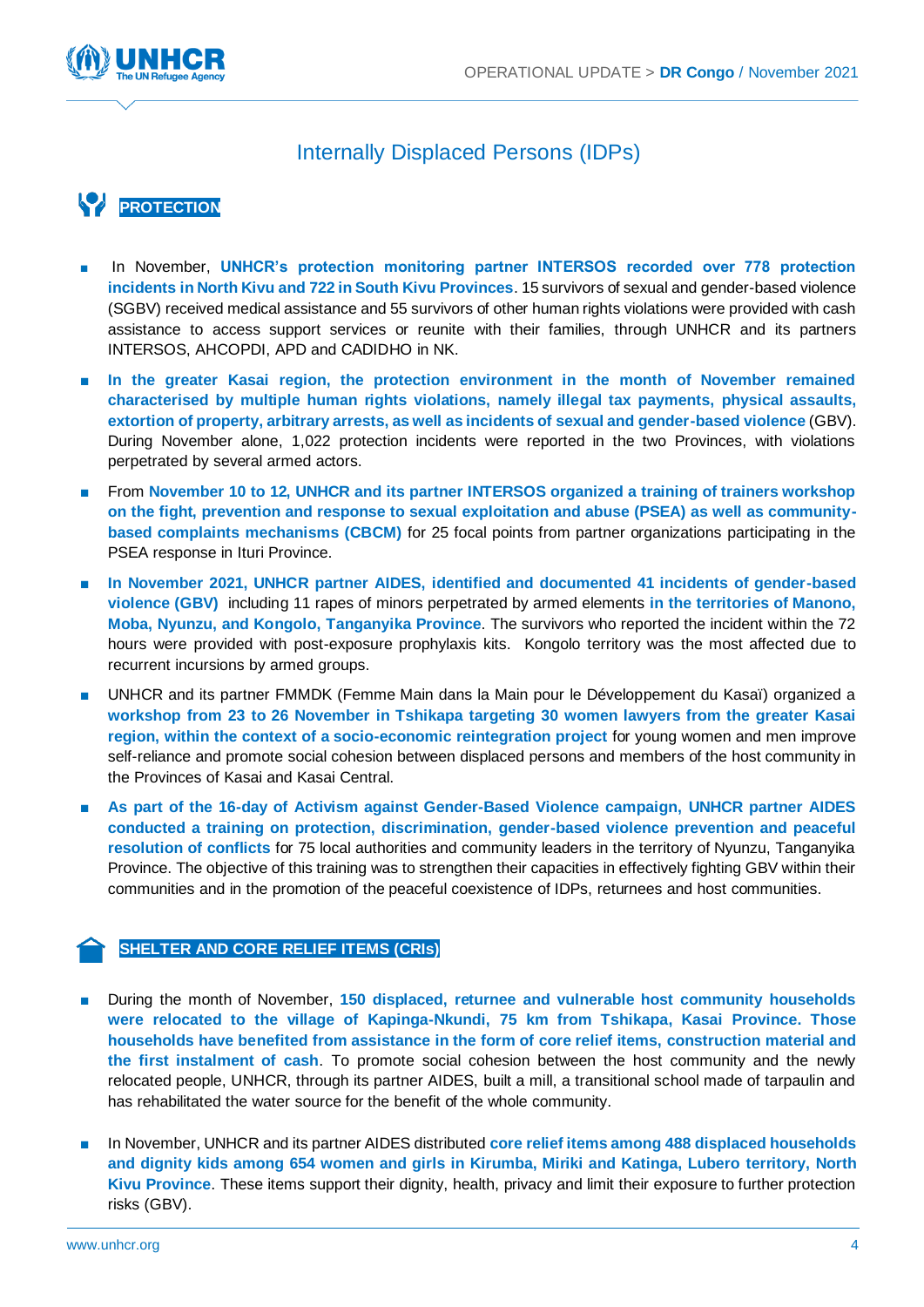

In South Kivu, UNHCR through its partner AIDES, distributed basic relief items to 7,581 displaced people **who fled during October, following clashes in Bibokoboko and vulnerable people from the host community in Fizi territory,** including sleeping mats and jerrycans tarpaulins.

### **CASH-BASED INTERVENTIONS (CBI)**

Within the framework of a shelter project implemented by UNHCR with the support of its partner AIDES, **UNHCR distributed the second instalment of conditional cash and multi-purpose cash grants to 65 households of 430 people in the health zone of Dibaya, Kasai Central Province.** The people who benefitted from this activity are mainly former IDPs who have returned to their villages of origin and members of the host population.

### Clusters and Working Groups

- During the month of November, the Shelter Cluster participated in a Global Shelter Cluster meeting **showcasing the work and challenges of shelter cluster partners in DRC in relation to the shelter response and environmental issues**. The Shelter Cluster reiterated the importance of mainstreaming environmental and energy consideration within its strategy, and the intention to continue supporting partners in reducing their impact on the environment (e.g by carefully selecting construction materials, considering impact on deforestation, mitigating energy consumption for home-cooking etc.)
- On the occasion of the 16 Days of Activism Campaign against Gender-Based Violence in November, the Shelter Cluster realized three videos. These show how a shelter response can be used to reduce and mitigate risks of GBV and the importance of having a house with a solid door that can be locked to keep families safe, especially women and girls. The videos are accessible at this **[link](https://www.youtube.com/watch?v=nAmouPsOjLE)**.
- In November, the Center East protection Cluster together with OCHA, carried out **a 2-day training for 22 local authorities and humanitarian actors** to strengthen the capacity of the members of the protection sub-cluster of Kindu, Maniema Province. The themes addressed concerned the analysis and peaceful resolution of conflicts, approaches to protection and durable solutions for IDPs, protection monitoring and reporting of protection incidents, humanitarian principles and coordination mechanisms.

### External / Donor Relations

UNHCR, the UN Refugee Agency, is grateful for the support of:

#### **Donors for UNHCR operations in DRC in 2021**

United States of America (47.1M) | CERF (6.1M) Sweden (4.8M) | Country-Based Pooled Funds (2.4M) | Denmark (2.2M) | Japan (1.7M) | Canada (1.6M) | UN Peacebuilding Fund (1.6M) | | European Union (1.5M) | France (1.2M) | Norway (0.6M) | Spain (0.6M) | UN Covid-19 MPTF (0.2M)| Education Cannot Wait (0.2M) UN Programme On HIV/AIDS (0.2M| UNIQLO (0.1M) |Toyota Tsusho Corporation (0.1M) | UPS Corporate (0.1M) | Unilever (UK) (0.1M)

#### **Donors of regional or sub-regional funds in 2021**

Germany (50.1M) | United States of America (33M) | Private donors Germany (10.4M) | Private donors Australia (9.8M) | Canada (5.6M) | Japan (2.7M) | Finland (2.4M) | Private Donors Republic of Korea (2,3 M)